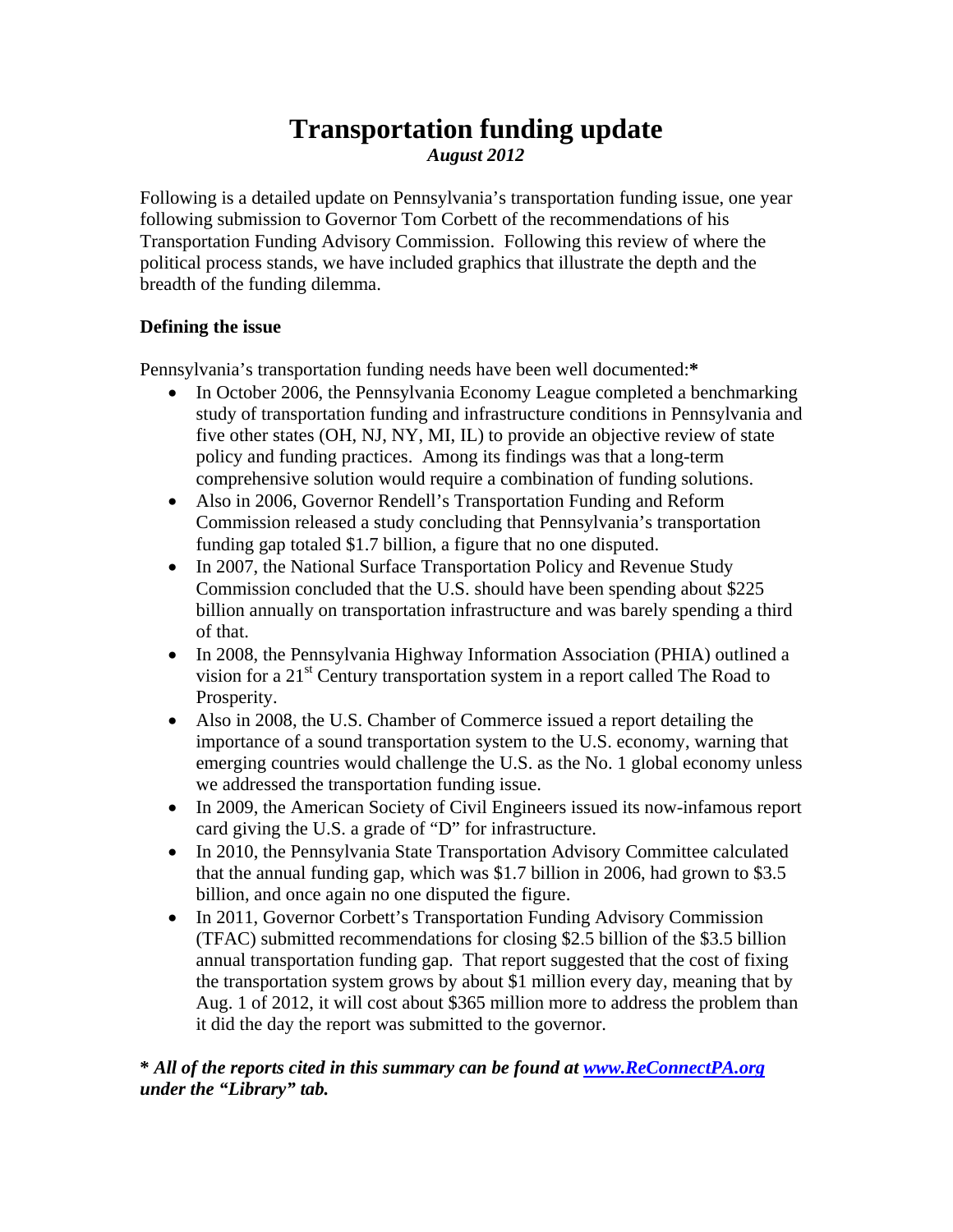#### **Where we stand currently**

The TFAC report was submitted to Governor Corbett on Aug. 1, 2011. Despite the governor's assurance that he would shortly announce which of the recommendations he would endorse, he has done nothing to move the issue forward.

Meanwhile, Senate Republicans and House Democrats introduced legislation that mirrors the TFAC recommendations. The bills' sponsors and legislative leaders have said they believe legislators are ready and willing to address the issue, but that they will not do so without the governor's leadership.

Extensive public opinion research conducted on behalf of Associated Pennsylvania Constructors shows that an overwhelming majority of Pennsylvania voters are aware of the state's transportation problems and believe that they should be addressed. The research shows that the public is amenable to making a modest personal investment in improving the transportation system if it would improve safety and relieve congestion. The public also strongly supports the idea that transportation investment would create tens of thousands of jobs in Pennsylvania, 58 percent of which would be in industries other than highway construction.

The recommendations listed in the TFAC report would cost a typical motorist 70 cents per week initially, eventually increasing to \$2.50 per week.

A broad-based group known as the Keystone Transportation Funding Coalition has endorsed a comprehensive solution to Pennsylvania's transportation funding issue. Members include the construction industry, public transit agencies, biking and pedestrian advocates, labor unions, health care organizations, AAA, AARP, chambers of commerce, the trucking industry, farm organizations, environmental groups, travel and tourism organizations, freight and passenger rail organizations, air and seaport authorities and land-use advocates. More information about the KTFC can be found at www.ReconnectPA.org.

*Yet, despite bipartisan legislative support, public support, and the diverse support of members of the KTFC, the transportation funding issue has stalled. It is not expected to be taken up until 2013 at the earliest.* 

#### **Benefits of solving the problem**

In 2008, APC conducted extensive message research. It showed that members of the public respond most favorably to messages regarding improved safety and congestion relief.

A 2009 study conducted by the Pacific Institute for Research and Evaluation concluded that roadway condition is a contributing factor in more than half of 42,000 American deaths resulting from motor vehicle crashes annually, along with 38 percent of non-fatal crashes. Roadway condition is the single most lethal contributing factor, the report said, greater than speeding, alcohol and the non-use of seat belts.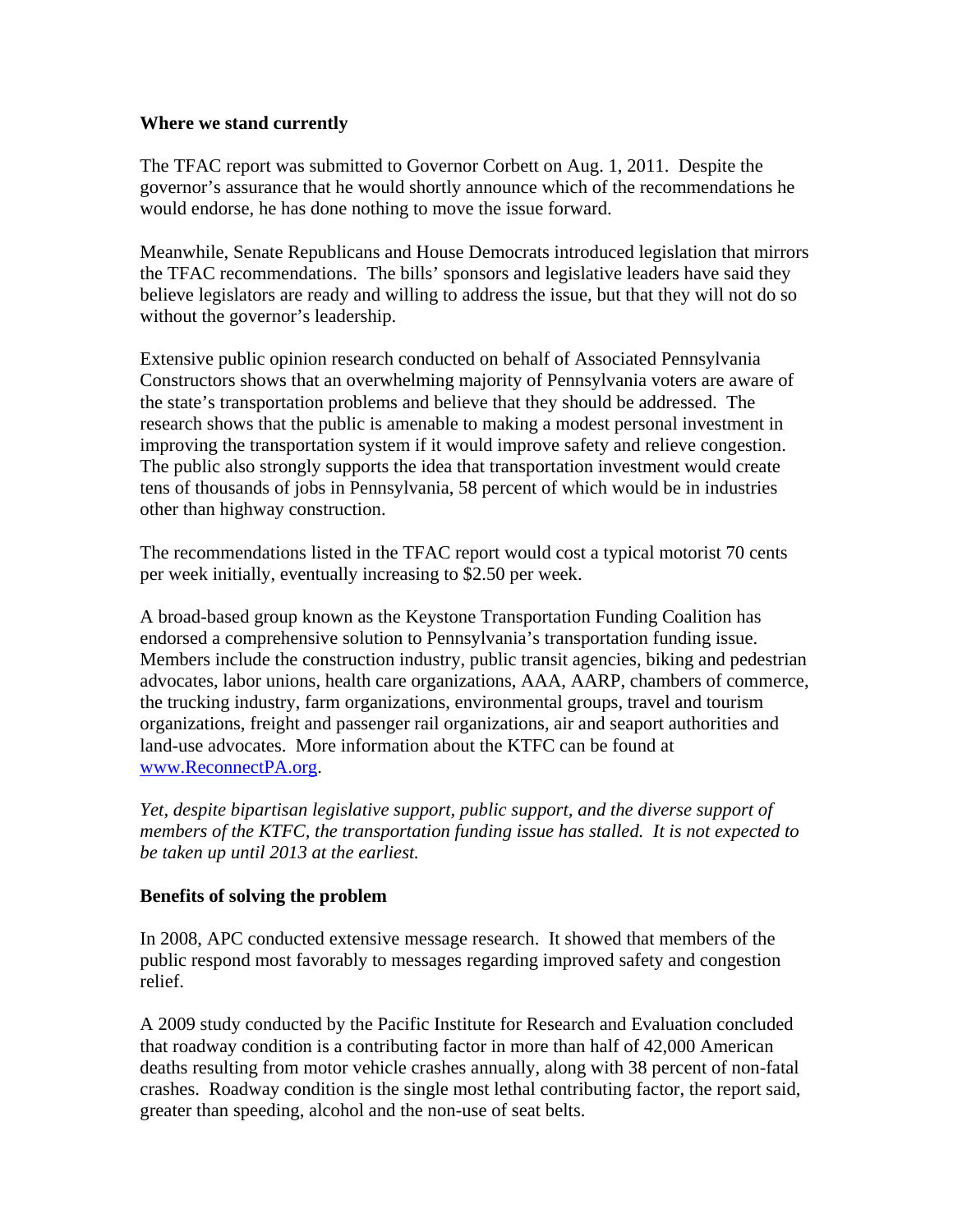A series of studies conducted by the Texas Transportation Institute and TRIP, a national transportation research group, track the cost of congestion to motorists in various geographic areas. According to TTI, motorists nationally are wasting \$101 billion a year in fuel and time due to traffic congestion, up from \$21 billion when first studies in 1982.

Jobs are another benefit resulting from transportation investment. According to the Federal Highway Administration, every \$1 billion spent on highway construction supports nearly 30,000 jobs.

In 2010, ACP commissioned the American Road and Transportation Builders Association to conduct an economic study based on the doubling of transportation investment in Pennsylvania. The study concluded such investment would create more than 50,000 jobs, and that 58 percent of them would be in industries other than highway construction.

The U.S. Chamber of Commerce has been a strong proponent of adequate funding for all modes of transportation infrastructure, recognizing that a multimodal transportation system is an essential component of long-term economic growth. The Chamber's initiative is called Let's Rebuild America.

#### **The cost of doing nothing**

While the public discussion about transportation funding often focuses on the cost for addressing the problem, people sometimes forget that there is a considerable cost for not addressing the problem:

- By not addressing the problem this year, Pennsylvania's highway program will experience a funding reduction of between \$500 million and \$700 million next year. Using the Federal Highway Administration's own rule of thumb, such a reduction would result in the loss of about 21,000 jobs in Pennsylvania. The ARTBA economic study suggests that nearly six in 10 of those jobs will be in industries other than highway construction.
- According to the Transportation Advisory Committee's 2010 report, the cost of not fixing the problem grows by about \$1 million every day that the problem is not fixed. That means that by Aug. 1, 2012, the cost for addressing this issue will have increased by about \$365 million since the TFAC report was delivered to Governor Corbett. The increased cost essentially becomes a tax on future generations.
- Many motorists in urban areas are already paying more for the problem than they would for a solution. For example, let's say your daily commute is 15 miles, and under normal circumstances it would take you 20 minutes. At morning and evening rush hour, however, it takes you an additional 10 minutes. In doing so, you have driven the equivalent of an additional 7 ½ miles. If you do that twice a day, five days a week, you've driven the equivalent of an additional 75 miles per week. If your car gets 25 miles to the gallon, you've just wasted an additional three gallons of gasoline. Even with today's somewhat lower gas prices, you're wasting almost \$10 per week that you wouldn't need to spend if Pennsylvania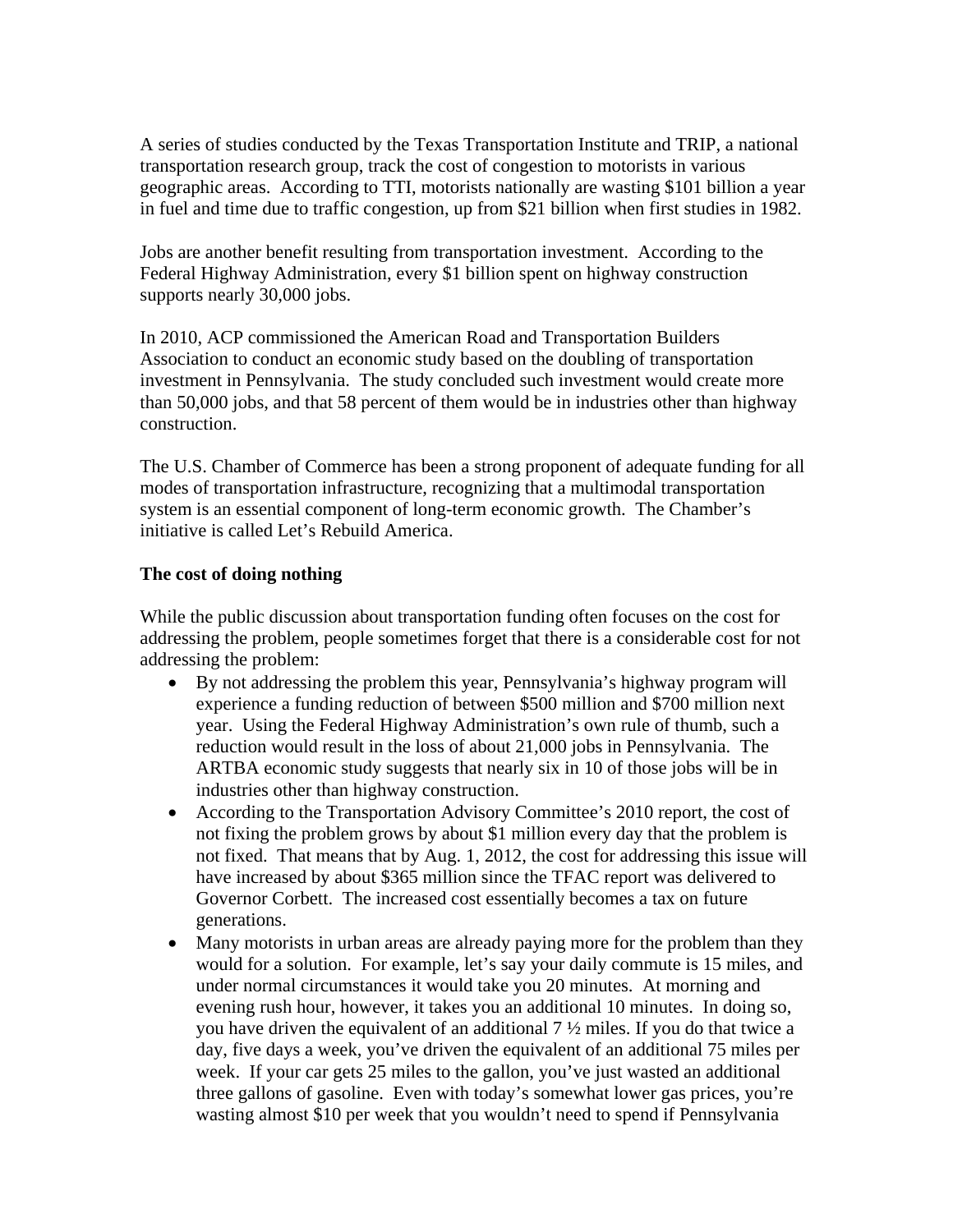committed the resources to relieve traffic congestion. This doesn't include the higher maintenance costs and increased wear and tear due to bad roads.

• On the other hand, the TFAC recommendations would cost a typical motorist 70 cents per week initially, eventually increasing to \$2.50 per week.

#### **The industry's role**

Associated Pennsylvania Constructors and the Transportation Construction Industries Political Action Committee, along with other organizations of which the industry is a member such as PHIA and the Keystone Coalition, have been involved in various activities aimed at supporting a comprehensive, long-term funding solution.

PHIA is committed to educating the public and policymakers regarding the importance of a well-funded transportation system and does so with special events, news items, informational emails, its website and blog. PHIA has a wealth of information at www.PaHighwayInfo.org.

The industry has provided funding for various advocacy efforts, including a statewide informational campaign last fall centered around a website called www.BetterSaferRoads.com. Visitors to this website were asked to sign an online petition supporting, essentially, the TFAC report, which automatically generated emails to the individual's state representative, state senator and Governor Corbett. To date, it has generated about 30,000 emails.

Over about the last 18 months, the KTFC has organized local legislative outreach efforts to educate state representatives and senators about the need to address the transportation funding issue. This initiative is organized by PennDOT district.

Once Governor Corbett decides to take the lead on this issue, the industry will marshal its resources to support the funding initiative. The industry will assist all elected officials who support a comprehensive, long-term solution.

#### **What you can do**

In a word, engage. Contact your state representative and senator, as well as the governor's office. If you have not yet done so, you can quickly and easily generate emails to each by visiting www.BetterSaferRoads.com. If you have already signed the online petition, you can send a follow-up note through the General Assembly website at http://www.legis.state.pa.us/. The site will quickly and easily provide your legislators' email addresses and phone numbers by entering your own mailing address.

If you are interested in assisting with the legislative outreach efforts in your area, please contact George Wolff at wolff240@aol.com or call him at 717-439-1796.

If you or someone you know works in the transportation construction industry and is not already a member of APC or TCI-PAC, please visit www.PaConstructors.org and/or www.tci-pac.org and consider joining the cause.